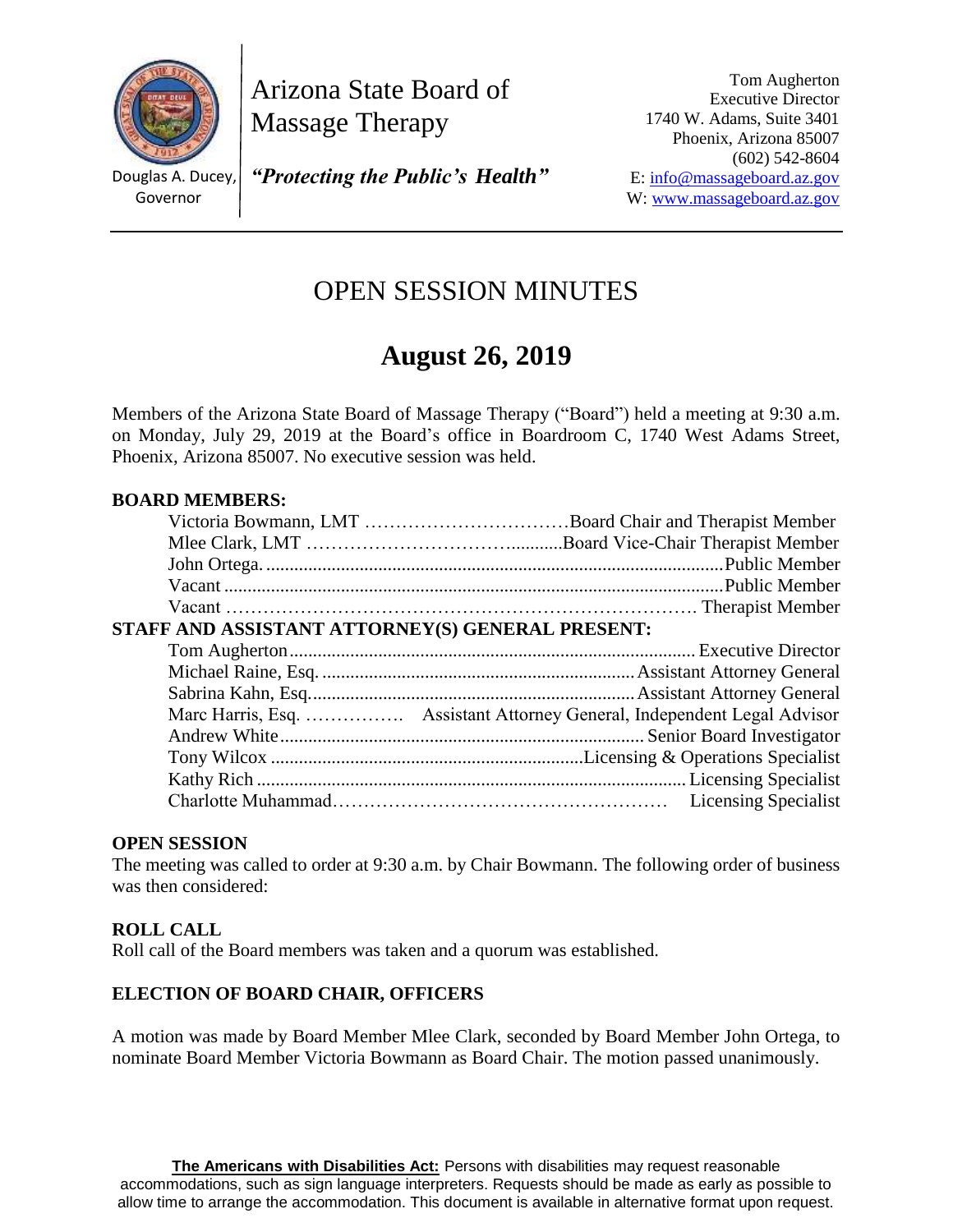Open Session Minutes August 26, 2019 Page 2

A motion was made by Board Member Victoria Bowmann, seconded by Board Member John Ortega, to appoint Board Member Mlee Clark as Board Vice Chair. The motion passed unanimously.

#### **CALL TO THE PUBLIC**

No one from the public wished to address the Board.

#### **DECLARATION OF CONFLICTS OF INTEREST**

No new conflicts were declared.

#### **REVIEW, DISCUSSION AND POSSIBLE ACTION ON BOARD MEETING MINUTES**

- A. Discussion and approval of the Massage Board Open Minutes from the July 29, 2019 Special Session meeting.
- B. Discussion and approval of the Massage Board Open Minutes from the July 29, 2019 Regular Session Meeting.

A motion was made by Board Member Mlee Clark, seconded by Board Member Ortega and passed unanimously to approve the Special Session minutes and the Open Session minutes from the July 29, 2019 meetings.

#### **CONSENT CALENDAR**

- **A.** Letters of Appreciation to former Board Chair Earl Duskey and former Public Board Member Bill Beard, from the Arizona Massage Board.
- **B.** Letters of Appreciation to Assistant Attorney General Michael Raine and former Licensing/Program Specialist April Romero from Arizona Massage Board.

A motion was made by Board Member Mlee Clark, seconded by Board Member John Ortega, and passed unanimously to approve the consent calendar.

#### **ITEMS FOR BOARD REVIEW, DISCUSSION AND POSSIBLE ACTION**

**A.** Formal Hearings

(1) Case# 19-145; Kamae, Christopher Kamae was not present. Michael Raine, Esq. filed motion to deem Mr. Kamae. Suspension for 1 year, \$250 fine, Current CE's, plus additional 8hrs Ethics Probation run current with courts supervised probation on Kamae 3 year Felony Feb 6, 2019 for 3 years thru Feb 6, 2022 A motion was made by Board Member Victoria Bowman, seconded by Board Member Mlee Clark. Roll Call Vote: Mlee Clark, yes John Ortega, yes Victoria Bowman, yes Motion passed unanimously.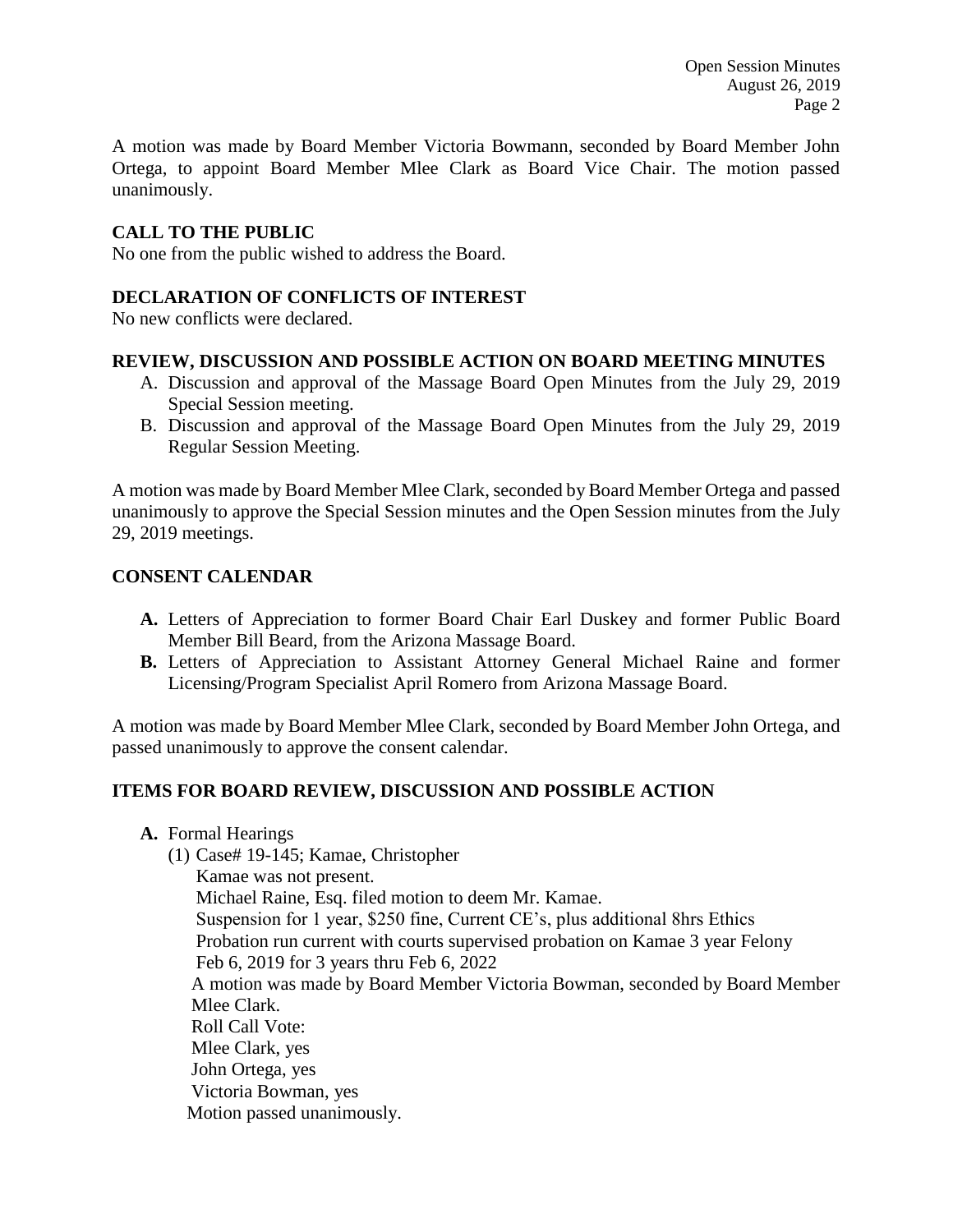(2) Case# 19-0163, Houseal, Gabriel Complainant DS present A motion was made by Board Member Mlee Clark, seconded by Board Member John Ortega. Suspension for 6 months. \$200.00 Fine Return to be released from Suspension Roll Call Vote: Mlee Clark, yes John Ortega, yes Victoria Bowman, yes Motion passed unanimously.

- **B.** Formal Interviews
	- (1) Case# 19-149; Johnston, Suzanne Dismiss A motion was made by Board Member Mlee Clark, seconded by Board Member Victoria Bowman. Motion passes with one abstain.
	- (2) Case# 19-173; Calmese, Juvall Complainant NA present by phone Move to Formal hearing. A motion was made by Board Member Victoria Bowman, seconded by Board Member Mlee Clark.
	- (3) Case# 19-166; DeGrandis, James Atty. Robert Chelle Representing DeGrandis Non Disciplinary order for continuing education of 16hrs in draping, communication and ethics completed in person in 6 months In addition to regular required hours. A motion was made by Board Member Mlee Clark, seconded by Board Member Victoria Bowman. Motion passes with one abstain.
- **C.** Investigative Review File(s)
	- (1) Case# 20-110; Harris, Ronnie Move to Formal Interview. A motion was made by Board Member Mlee Clark, seconded by Board Member Victoria Bowman. Motion passes.
	- (2) Case# 20-109; Cranford, Steven Incarcerated from 7/11/2019 for 9 months thru April 2020 Continue investigation. Note in file if he attempts to renew, it needs to be brought back to the board.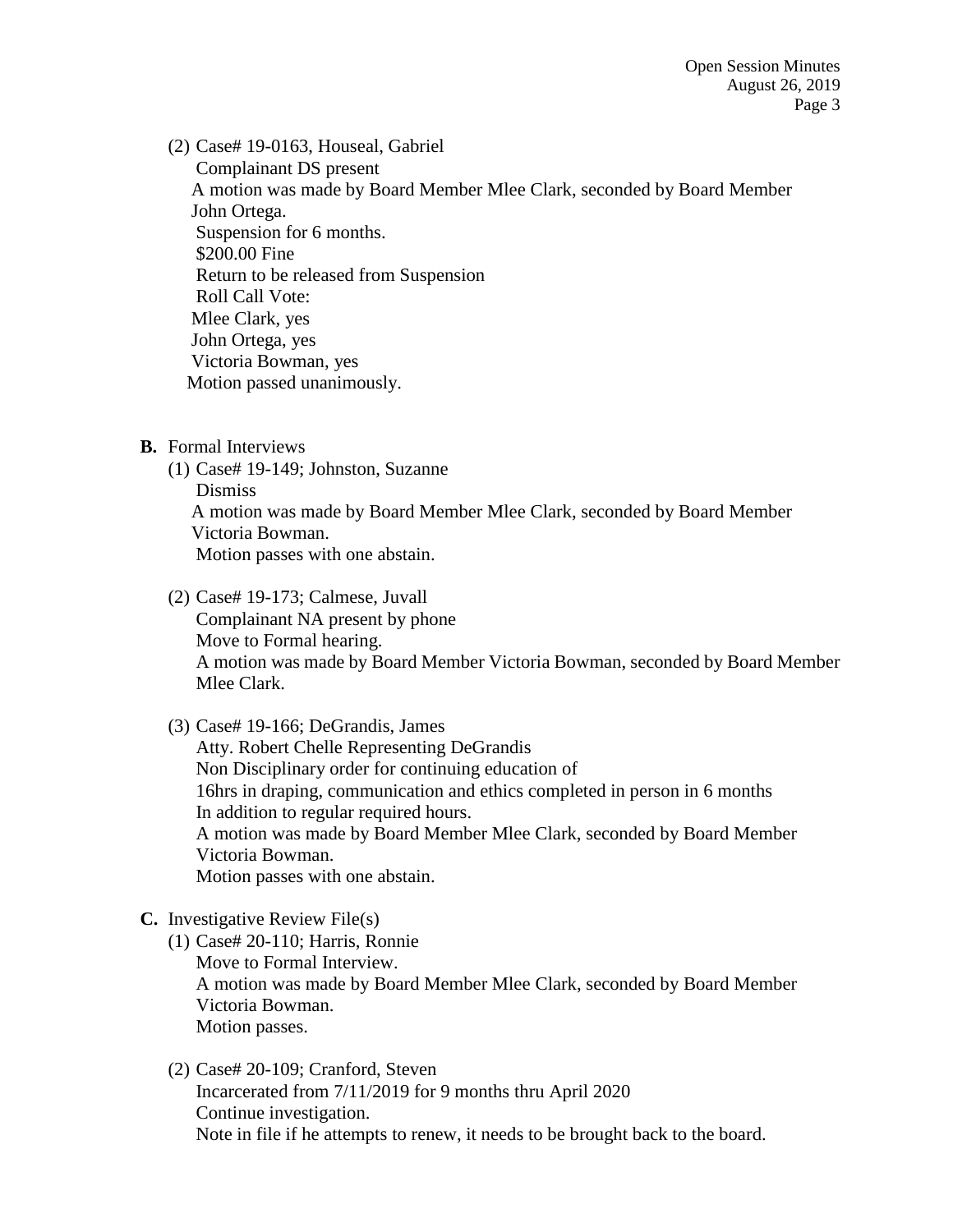A motion was made by Board Member Mlee Clark, seconded by Board Member Victoria Bowman. Motion passes.

#### (3) Case#20-100; Liu, Jin

AA Chinese Massage 5950 E Speedway Blvd. Tucson Police Department Arrested for Prostitution Case M-1041CM19021388 case set for movement on June 6, 2019 Offer consent agreement. If not accepted, then go to Formal hearing. A motion was made by Board Member Victoria Bowman, seconded by Board Member Mlee Clark. Roll Call Vote: Mlee Clark, yes John Ortega, yes Victoria Bowman, yes Motion passed unanimously.

## **D.** Application Review

(2) Chen, HongYan

HongYan Chen present by phone Chairman Bowman asked if took MBLEX or NCBTMB Took MBLEX in CA. Applicant requested TX on June  $21<sup>st</sup>$  sent verification to TX to confirm her TX license be sent to AZ massage board. Table this until we get confirmation from TX.

(1) Liu, Xiao

Obtain complete police / court records, and speak with applicant at next board meeting. A motion was made by Board Member Victoria Bowman, seconded by Board Member John Ortega.

Motion passed unanimously.

## **EXECUTIVE DIRECTOR'S REPORT**

The Board reviewed the budget and agency operations with Tom Augherton.

## **SUMMARY OF CURRENT EVENTS**

None were discussed.

## **DISCUSSION AND POSSIBLE ACTION ITEMS FOR FUTRUE MEETING AGENDAS**

#### **NEXT BOARD MEETING DATE**

Monday, October 28, 2019 beginning at 9:30 a.m.

#### **ADJOURNMENT**

A motion was made by Victoria Bowmann, seconded by Mlee Clark and passed unanimously to adjourn at 12:33 p.m.